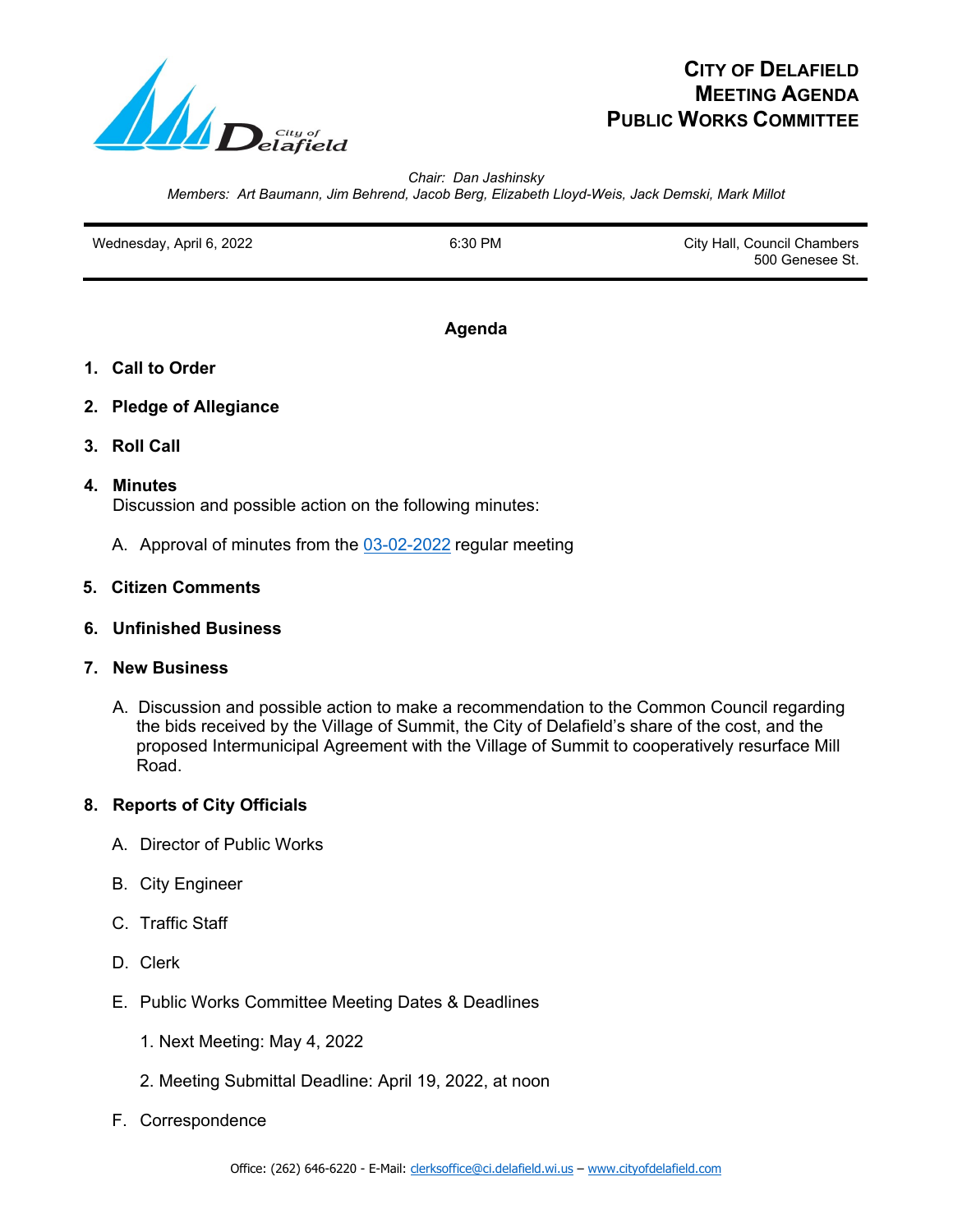## **9. Adjournment**

All meetings of the Public Works Committee are public meetings. The meeting of the Committee is a working session for the Committee itself, and, outside of the Citizens Comments section, discussion by those in attendance is limited to Committee members, staff and others that may be a party to the matter being discussed.

**AMERICANS WITH DISABILITIES ACT NOTICE:** Upon reasonable notice (at least 72 hours in advance) the City will furnish appropriate auxiliary aids and services when necessary to afford individuals with disabilities an equal opportunity to participate in and to enjoy the benefits of a service, program or activity provided by the City.

**NOTICE OF POSSIBLE QUORUM**: It is possible that members of and possibly a quorum of members of other governmental bodies of the municipality may be in attendance at the above-stated meeting to gather information: no action will be taken by any governmental body at the above-stated meeting other than the governmental body specifically referred to above in this notice.

| $\sim$<br>Clerk.<br>◡ | $1 - 202$<br>11<br>Posted <sup>-</sup><br>(14. | Board<br>اٽ<br>Bulle<br>etına<br>.<br>⊓aı | .<br>ebsite<br>احس | Media<br>. Notitier |
|-----------------------|------------------------------------------------|-------------------------------------------|--------------------|---------------------|
|-----------------------|------------------------------------------------|-------------------------------------------|--------------------|---------------------|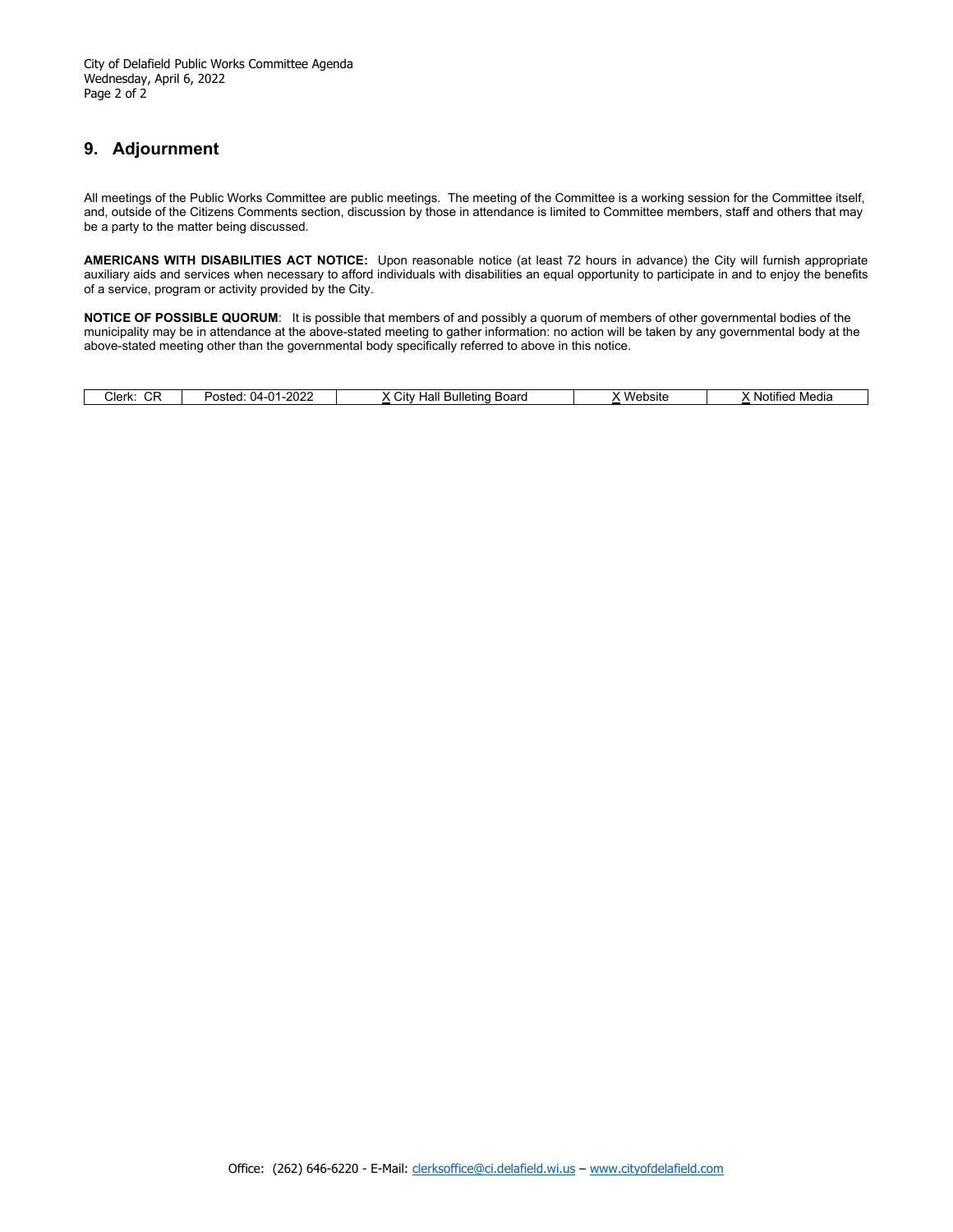

Building a Better World for All of Us®

April 1, 2022 RE: City of Delafield, Wisconsin 2022 Street Improvement Program Recommendation for Mill Road **Improvements** SEH No. DELAF 165057 64.00

Mr. Tom Hafner, P.E. City Administrator/Dir. of Public Works City of Delafield 500 Genesee Street Delafield, WI 53018

Dear Tom:

At 10:00 am, on Thursday, March 31, 2022, the Village of Summit received a total of 3 bids for their 2022 Road Paving Program, which included the shared improvements for Mill Road. Overall program bids ranged from a low of \$671,031.25 to a high of \$715,204.70. Bids for the shared portion ranged from a low of \$371,561.25 to a high of \$404,159.00. Based on the overall program, the bid summary below shows that the lowest responsible bidder was Wolf Paving Co., Inc. Please note that contract language for bid evaluation was based on the aggregate of overall program, and that selection of separate contractors for select portions of the road paving program was not allowed.

| Contractor                   | <b>Total Price</b> | Mill Road Shared |
|------------------------------|--------------------|------------------|
| <b>Wolf Paving Co., Inc.</b> | \$671,031.25       | \$386,560.00     |
| <b>Stark Pavement Corp.</b>  | \$676,143.50       | \$371,561.25     |
| Payne and Dolan, Inc.        | \$715,204.70       | \$404,159.00     |

The City's overall budget for the Street Improvement Program is \$900,000.00, however, of that Mill Road was budgeted for \$212,000.00 (\$185,000 for construction and \$27,000 for engineering and management), which the City will pay the Village of Summit. The budget is based on the City's approved 2022 Capital Improvements Program. The included budget items are as follows:

| <b>Total</b>              | \$900,000.00         |
|---------------------------|----------------------|
| Mill Road                 | \$212,000.00         |
| Evelyn Avenue Path        | \$5,000.00           |
| Nagawicka Path            | \$235,000.00         |
| Annual Road Program       | \$660,000.00         |
| <b>Budget Description</b> | <b>Budgeted Cost</b> |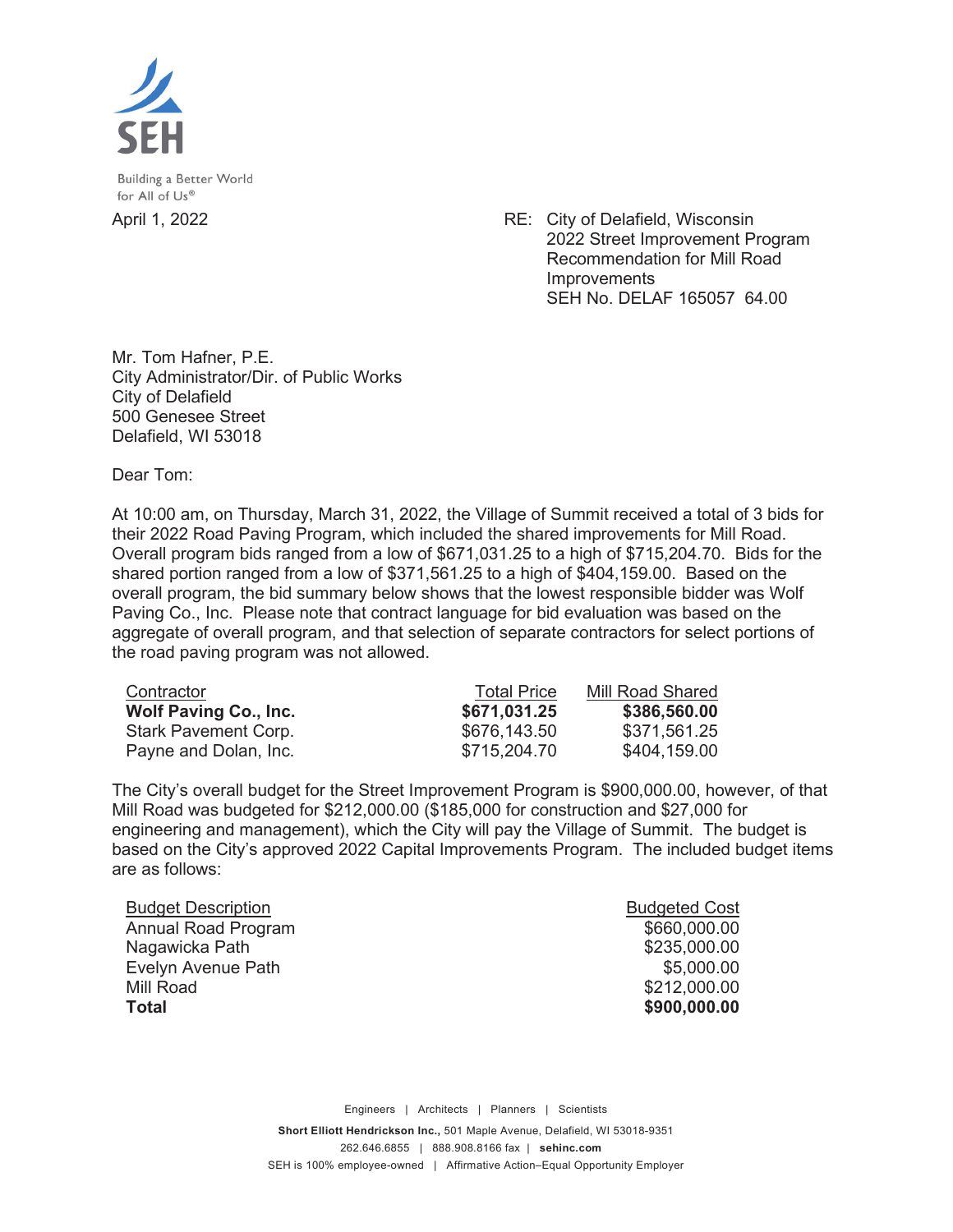Recommendation for Mill Road Improvements April 1, 2022 Page 2

With the low responsible bid, the project costs are anticipated to be \$220,280.00. The breakdown of costs for the shared roadway contract are as follows:

| <b>Project Activity</b>                                 | <b>Anticipated Costs</b> |
|---------------------------------------------------------|--------------------------|
| Construction Bid (\$386,560.00 before 50/50 road split) | \$193,280.00             |
| Engineering                                             | \$27,000.00              |
| Total                                                   | \$220,280.00             |

Wolf Paving Co., Inc. is a well-known and often used paving contractor, and the City has done many projects with them in the past. We do not have any concerns using them to complete this project. After further review of the bids, Wolf Paving Co. has provided good project prices and fair asphalt prices. Over this past winter and since last summer, asphalt prices have increased nearly 30 percent. Furthermore, the condition of Mill Road is declining at a quick pace. Multiple patches have been completed over the last few years and it is in a current state where more feasible improvements are required.

Based on the previously anticipated project costs, the project will be approximately \$8,280.00 (4%) over budget, with no allocated contingency funds. Normally, contingency funds are available for unknown factors and field conditions. There is potential that the overall project will still come closer to the budgeted amount as there is quantity contingencies with items such as base repair, but there is no guarantee. With the City's understanding that additional funds may need to be allocated for construction contingencies and the \$8,280.00 budget overage, we recommend that the City of Delafield approve moving forward with the Mill Road shared improvements.

Additionally, we recommend that a budget amendment be made to account for the project overages for both the Street Improvement Program and shared portion of Mill Road, and to replenish contingencies for both projects as well. The breakdown of costs for the budget amendment are as follows:

| <b>Project Activity</b>                                           | Costs       |
|-------------------------------------------------------------------|-------------|
| Street Improvement Program Overage                                | \$4,404.00  |
| Street Improvement Program Contingency (5% of Construction Costs) | \$30,520.20 |
| Mill Road Overage                                                 | \$8,280.00  |
| Mill Road Contingency (5% of Construction Costs)                  | \$9,664.00  |
| <b>Total</b>                                                      | \$52,868.20 |

In summary, we recommend that the City of Delafield approve moving forward with the shared improvements to Mill Road based on the bid amount of \$386,560.00, with the understanding that the City's portion is anticipated to cost \$220,280.00. We also recommend that the City of Delafield approve a budget amendment in the amount of \$52,868.20 to account for the overages and to replenish the contingency costs for each project.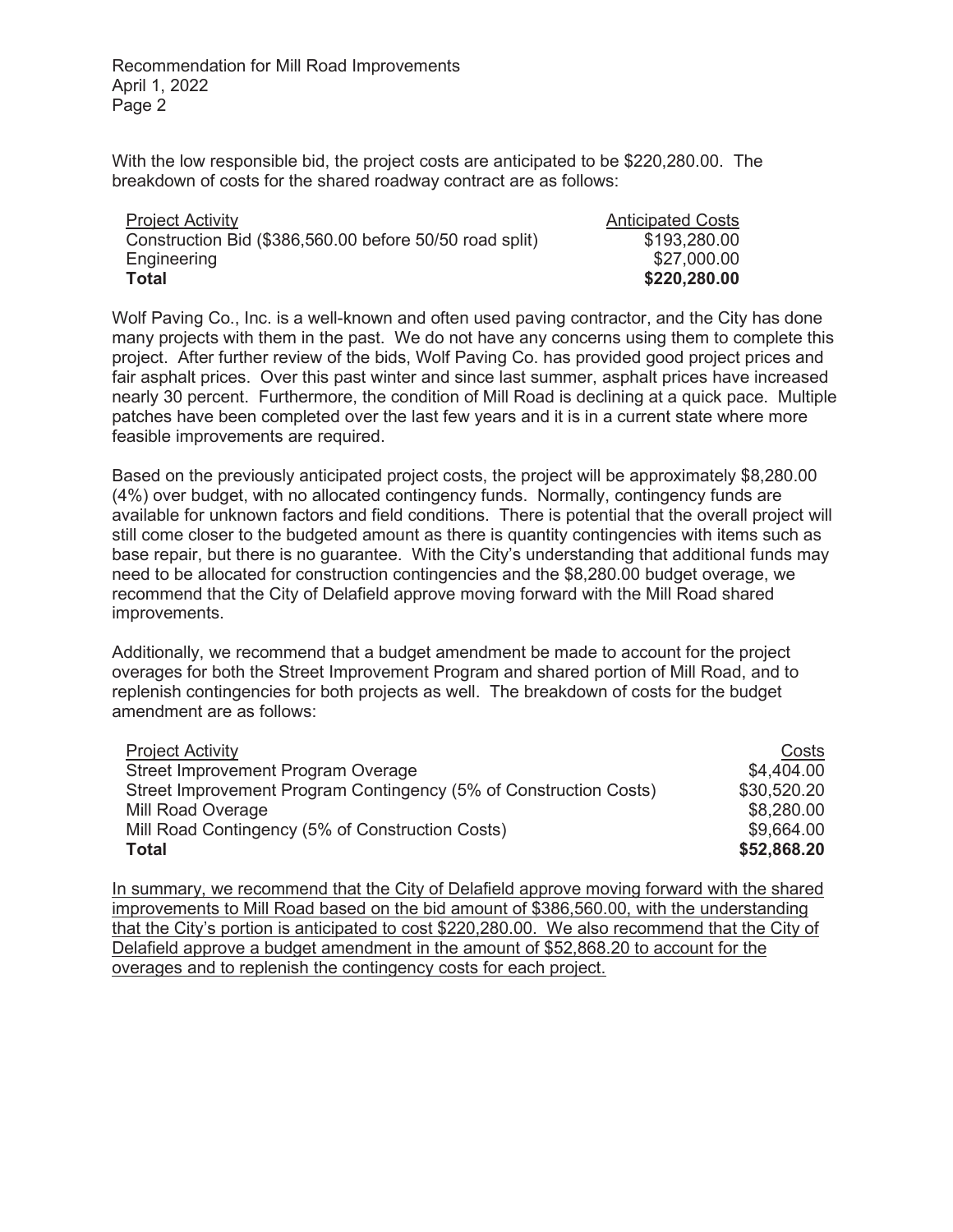Recommendation for Mill Road Improvements April 1, 2022 Page 3

Sincerely,

SHORT ELLIOTT HENDRICKSON INC.

Rft W. Magl

Robert W. Malzahn, P.E. Project Engineer

Enclosure: Mill Road Shared Portion Bid Tabulation

c: Mike Court, SEH

x:\ae\d\delaf\165057\6-bid-const\165057.040122.2022 mill road shared portion\_recommendation of award ltr.docx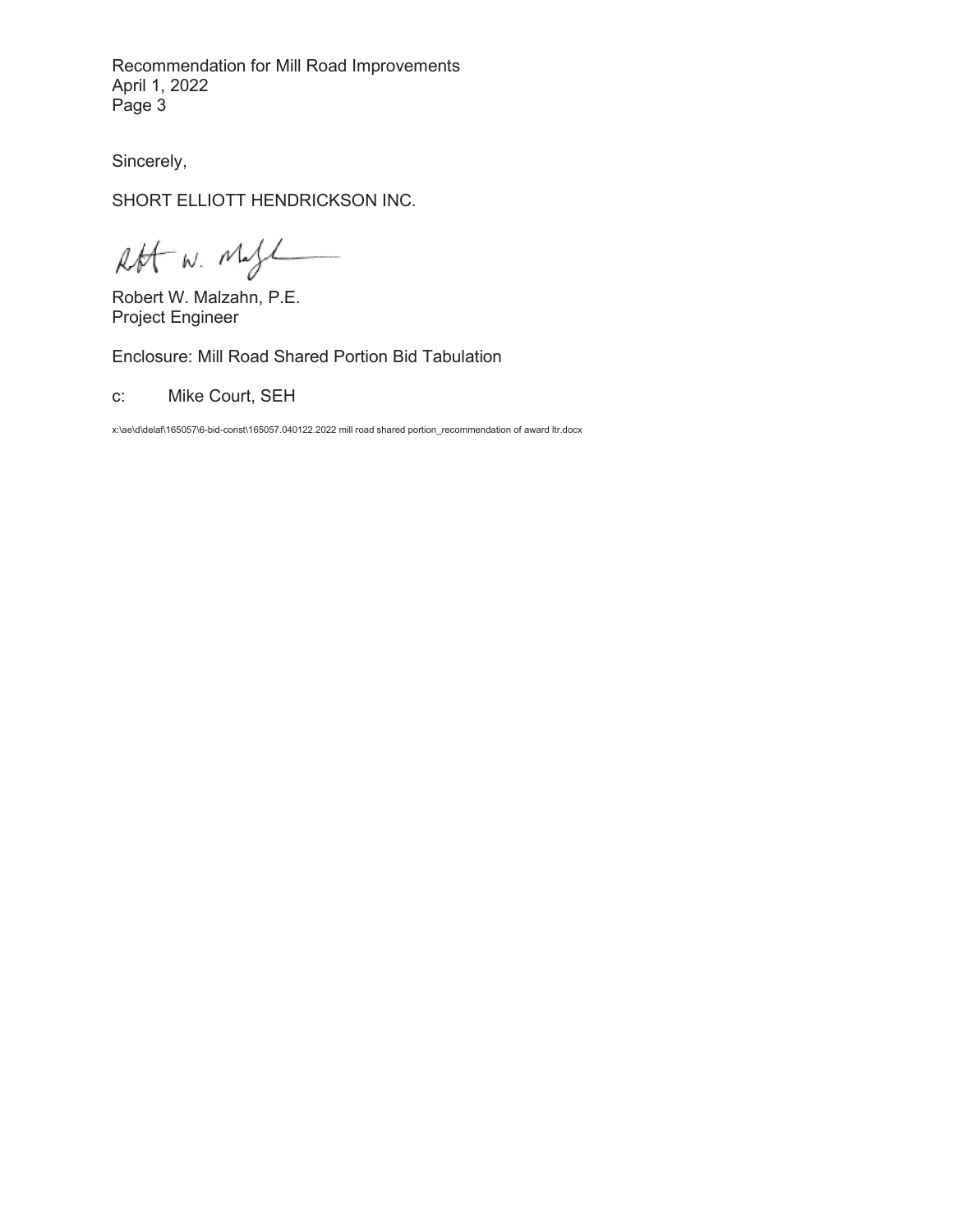

| 2022 Road Paving Program                         |                                                          |           | <b>Engineer's Estimate</b> |                   | Wolf Paving Co., Inc. |                       | <b>Stark Pavement Corporation</b> |                   |                    |
|--------------------------------------------------|----------------------------------------------------------|-----------|----------------------------|-------------------|-----------------------|-----------------------|-----------------------------------|-------------------|--------------------|
| Shaded area denotes<br>Village of Summit, WI     |                                                          |           |                            | 612 N. Sawyer Rd. |                       | 12845 W. Burleigh Rd. |                                   |                   |                    |
| corrected figure<br><b>SEH No.: SUMMV 166039</b> |                                                          |           |                            |                   | Oconomowoc, WI 53066  |                       | Brookfield, WI 53005              |                   |                    |
|                                                  | Bid Date: 10:00 a.m., Thursday, March 31, 2022           |           |                            | \$357,550.00      |                       | \$386,560.00          |                                   | \$371,561.25      |                    |
| Item No.                                         | Item                                                     | Unit      | Est.<br>Quantity           | <b>Unit Price</b> | <b>Total Price</b>    | <b>Unit Price</b>     | <b>Total Price</b>                | <b>Unit Price</b> | <b>Total Price</b> |
|                                                  | Mill Road Pt. 2 - Venice Park Road to CTH B (1.06 MI)    |           |                            |                   |                       |                       |                                   |                   |                    |
|                                                  | 204.0100 Remove Concrete Driveway/Walk                   | <b>SY</b> | 100                        | 10.00             | 1,000.00              | 9.50                  | 950.00                            | 5.00              | 500.00             |
|                                                  | 204.0125 Remove Excess Material                          | CY        | 150                        | 25.00             | 3.750.00              | 17.00                 | 2.550.00                          | 45.25             | 6,787.50           |
|                                                  | 205.0110 Base Repair                                     | CY        | 550                        | 50.00             | 27,500.00             | 40.00                 | 22.000.00                         | 35.25             | 19.387.50          |
|                                                  | 305.0500 Aggregate Shoulders and Drives                  | LF.       | 11200                      | 1.75              | 19,600.00             | 1.20                  | 13,440.00                         | 1.75              | 19,600.00          |
|                                                  | 325.0100 Pulverize and Shape Existing Pavement           | <b>SY</b> | 17200                      | 1.75              | 30,100.00             | 1.90                  | 32,680.00                         | 1.35              | 23,220.00          |
|                                                  | 455.0600 Tack Coat                                       | <b>SY</b> | 15000                      | 0.10              | 1,500.00              | 0.15                  | 2,250.00                          | 0.25              | 3,750.00           |
|                                                  | 460.5223 HMA Pavement 3 LT 58-28 S (2.5")                | <b>TN</b> | 2275                       | 60.00             | 136,500.00            | 68.00                 | 154.700.00                        | 64.75             | 147,306.25         |
|                                                  | 460.5225 HMA Pavement 5 LT 58-28 S (1.5")                | <b>TN</b> | 1500                       | 63.00             | 94,500.00             | 79.00                 | 118,500.00                        | 73.10             | 109,650.00         |
|                                                  | 465.0120 Asphalt Surface for Drives and Approaches       | <b>TN</b> | 200                        | 80.00             | 16,000.00             | 105.00                | 21,000.00                         | 95.95             | 19,190.00          |
|                                                  | 521.1228 Apron End Section Steel Arch 24" X 20"          | EA        |                            | 700.00            | 1,400.00              | 520.00                | 1,040.00                          | 700.00            | 1,400.00           |
|                                                  | 521.3728 CMP Steel Arch 24" X 20" (3 FT Extensions)      | EA        | 2                          | 1,000.00          | 2,000.00              | 695.00                | 1,390.00                          | 1,000.00          | 2,000.00           |
|                                                  | 528.8700 Cleaning Culvert Pipe                           | EA        | $\overline{2}$             | 3,000.00          | 6.000.00              | 790.00                | 1,580.00                          | 1,000.00          | 2,000.00           |
|                                                  | 611.8110 Adjust Manhole Casting                          | EA        | 3                          | 700.00            | 2,100.00              | 900.00                | 2,700.00                          | 1,250.00          | 3,750.00           |
|                                                  | 611.8115 Adjust Valve Box                                | EA        | 13                         | 400.00            | 5.200.00              | 45.00                 | 585.00                            | 350.00            | 4,550.00           |
|                                                  | 628.2004 Slope Restoration with Net-Free Erosion Matting | <b>SY</b> | 500                        | 15.00             | 7,500.00              | 8.45                  | 4,225.00                          | 9.50              | 4,750.00           |
|                                                  | 643.5000 Traffic Control                                 | LS        |                            | 2,000.00          | 2,000.00              | 4,450.00              | 4,450.00                          | 1,200.00          | 1,200.00           |
|                                                  | 646.1020 Pavement Marking Line Epoxy 4" (Double Yellow)  | LF        | 150                        | 4.00              | 600.00                | 13.00                 | 1,950.00                          | 13.00             | 1,950.00           |
|                                                  | 646.6120 Pavement Marking Stop Line Epoxy 18" (White)    | LF        | 30                         | 10.00             | 300.00                | 19.00                 | 570.00                            | 19.00             | 570.00             |
| <b>Total Mill Road Pt. 2</b>                     |                                                          |           |                            | \$357,550.00      |                       | \$386,560.00          |                                   | \$371,561.25      |                    |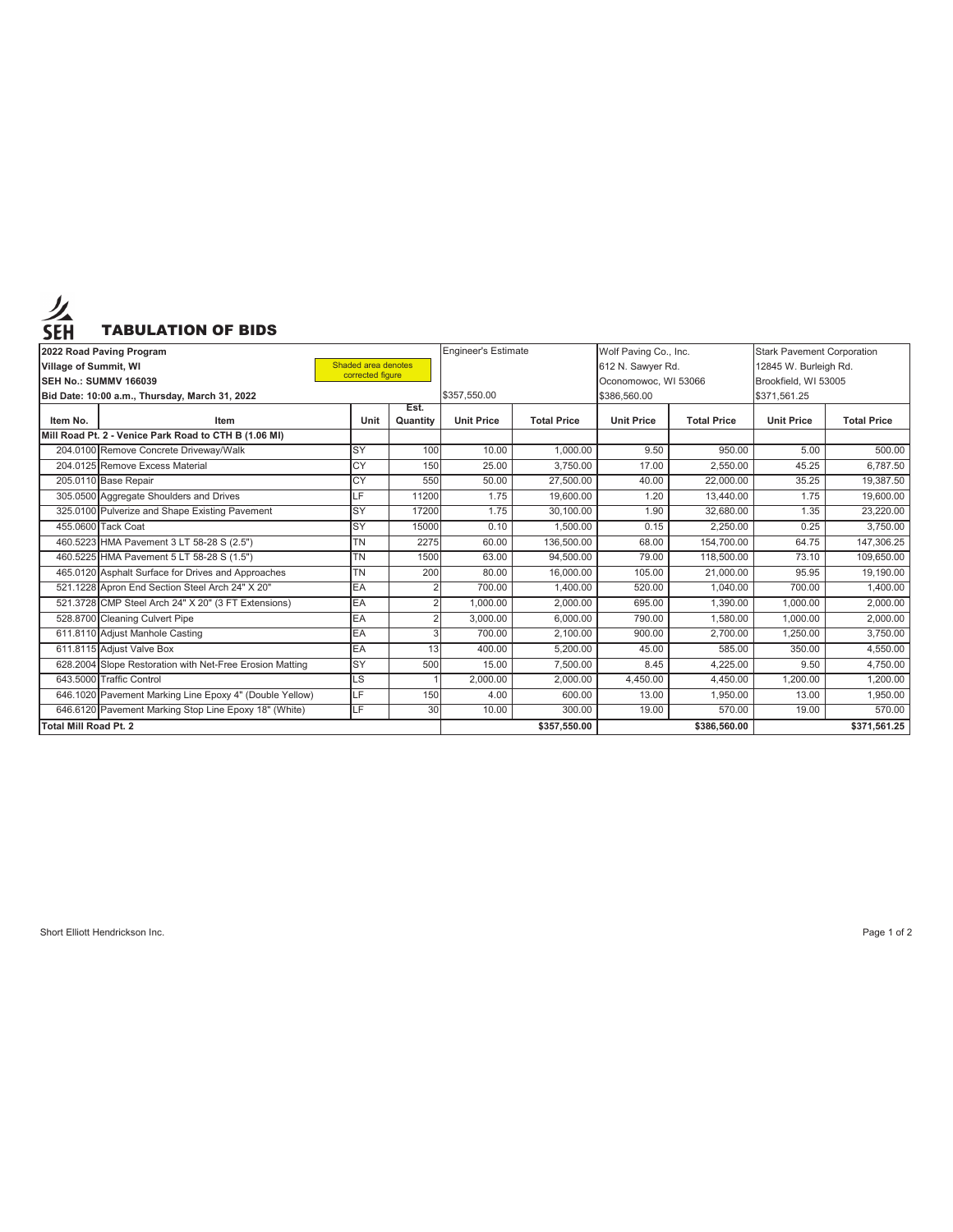

|                              | 2022 Road Paving Program                                 |                                         |                  | Payne & Dolan, Inc.    |                    |  |
|------------------------------|----------------------------------------------------------|-----------------------------------------|------------------|------------------------|--------------------|--|
| Village of Summit, WI        |                                                          | Shaded area denotes<br>corrected figure |                  | N3 W23650 Badinger Rd. |                    |  |
|                              | <b>SEH No.: SUMMV 166039</b>                             |                                         |                  | Waukesha, WI 53188     |                    |  |
|                              | Bid Date: 10:00 a.m., Thursday, March 31, 2022           |                                         |                  | \$404,159.00           |                    |  |
| Item No.                     | Item                                                     | Unit                                    | Est.<br>Quantity | <b>Unit Price</b>      | <b>Total Price</b> |  |
|                              | Mill Road Pt. 2 - Venice Park Road to CTH B (1.06 MI)    |                                         |                  |                        |                    |  |
|                              | 204.0100 Remove Concrete Driveway/Walk                   | SY                                      | 100              | 10.81                  | 1.081.00           |  |
|                              | 204.0125 Remove Excess Material                          | <b>CY</b>                               | 150              | 20.00                  | 3.000.00           |  |
|                              | 205.0110 Base Repair                                     | $\overline{CY}$                         | 550              | 51.00                  | 28.050.00          |  |
|                              | 305.0500 Aggregate Shoulders and Drives                  | LF                                      | 11200            | 2.25                   | 25.200.00          |  |
|                              | 325.0100 Pulverize and Shape Existing Pavement           | SY                                      | 17200            | 1.89                   | 32.508.00          |  |
|                              | 455.0600 Tack Coat                                       | SY                                      | 15000            | 0.13                   | 1.950.00           |  |
|                              | 460.5223 HMA Pavement 3 LT 58-28 S (2.5")                | <b>TN</b>                               | 2275             | 64.00                  | 145.600.00         |  |
|                              | 460.5225 HMA Pavement 5 LT 58-28 S (1.5")                | <b>TN</b>                               | 1500             | 77.00                  | 115,500.00         |  |
|                              | 465.0120 Asphalt Surface for Drives and Approaches       | <b>TN</b>                               | 200              | 127.00                 | 25.400.00          |  |
|                              | 521.1228 Apron End Section Steel Arch 24" X 20"          | EA                                      | $\overline{2}$   | 800.00                 | 1,600.00           |  |
|                              | 521.3728 CMP Steel Arch 24" X 20" (3 FT Extensions)      | EA                                      | $\overline{2}$   | 2.000.00               | 4,000.00           |  |
|                              | 528.8700 Cleaning Culvert Pipe                           | EA                                      | $\overline{2}$   | 1.700.00               | 3,400.00           |  |
|                              | 611.8110 Adjust Manhole Casting                          | EA                                      | 3                | 1.000.00               | 3.000.00           |  |
|                              | 611.8115 Adiust Valve Box                                | EA                                      | 13               | 450.00                 | 5.850.00           |  |
|                              | 628.2004 Slope Restoration with Net-Free Erosion Matting | SY                                      | 500              | 4.00                   | 2.000.00           |  |
|                              | 643.5000 Traffic Control                                 | LS                                      |                  | 3.500.00               | 3,500.00           |  |
|                              | 646.1020 Pavement Marking Line Epoxy 4" (Double Yellow)  | LF                                      | 150              | 13.00                  | 1.950.00           |  |
|                              | 646.6120 Pavement Marking Stop Line Epoxy 18" (White)    | LF                                      | 30               | 19.00                  | 570.00             |  |
| <b>Total Mill Road Pt. 2</b> |                                                          |                                         | \$404.159.00     |                        |                    |  |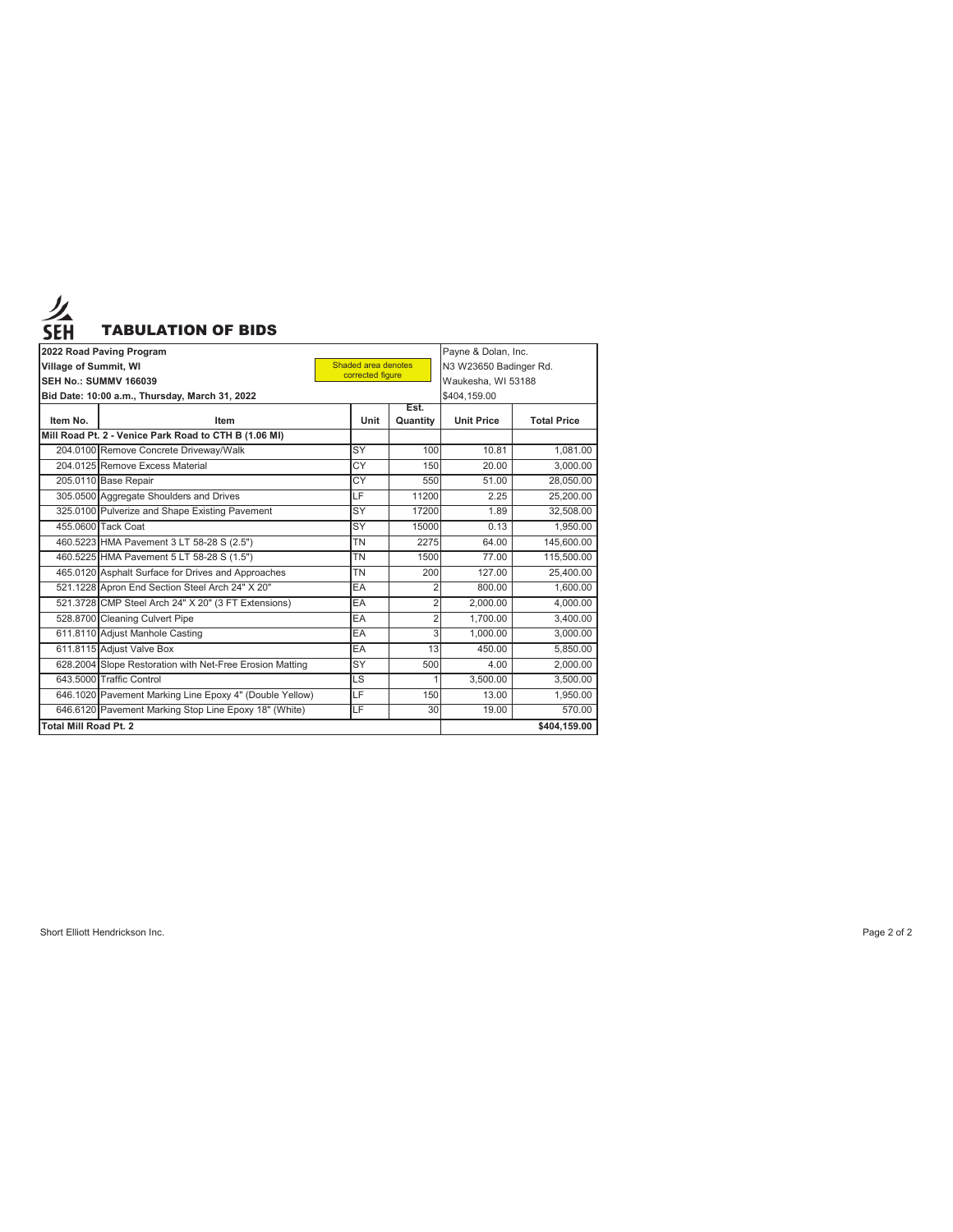# **INTERMUNICIPAL AGREEMENT BETWEEN THE CITY OF DELAFIELD AND THE VILLAGE OF SUMMIT REGARDING REPAIRS AND MAINTENANCE ON MILL RD BETWEEN CTH DR AND CTH B**

This Agreement is made and entered into as of the day of This Agreement is made and entered into as of the day of between the Village of Summit, Wisconsin (Village), and the City of Delafield, Wisconsin (City), to establish terms and conditions related to the repair and maintenance of Mill Road between CTH DR and CTH B (hereinafter the "Road").

WHEREAS, the Village and the City are each responsible for repairing and maintaining separate and distinct sections of the Road; and

WHEREAS, the Village and the City are each responsible for paying for the repair and maintenance of their own sections of the Road; and

WHEREAS, the sections of the Road that are the responsibility of the Village are not all contiguous and would, at times, require the work to stop at places where the Road transitions from the responsibility of the Village to the City and then resume again on the other side of the City's section(s); and

WHEREAS, the sections of the Road that are the responsibility of the City are not all contiguous and would, at times, require the work to stop at places there the Road transitions from the responsibility of the City to the Village and then resume again on the other side of the Village's section(s); and

WHEREAS, the Village and the City split ownership and responsibility of the Road at the centerline where the Village and City limits meet, with the responsibility of the western half of the Road belonging to the Village and the responsibility of the eastern half of the Road belonging to the City; and

WHEREAS, the City and the Village each plan to perform repair and maintenance work on their respective sections of the Road during 2022; and

WHEREAS, it would be more efficient to perform the subject road repair and maintenance in one continuous effort, without stopping and starting at each transition of responsibility between the City and the Village for said workthe Village and the City recognize the benefits of performing the subject road repair and maintenance in one continuous effort to ensure a more economical and better quality end product; and

WHEREAS, the Village agrees to coordinate the repairs and maintenance that are to be completed on the Road by September 2, 2022 as outlined below; and

WHEREAS, the Village and City each agree to be responsible for its own share of the costs of the repair and maintenance as outlined below; and

NOW, THEREFORE, for and in consideration of the foregoing promises, the mutual covenants and agreements contained herein, and other good and valuable consideration, the receipt and sufficiency of which are hereby acknowledged, the Village of Summit and the City of Delafield (hereinafter referred to collectively as "Parties") do hereby covenant and agree as follows:

- 1. **Authority.** This agreement is entered into pursuant to §66.0301, Wis. Stats., regarding intergovernmental cooperation and, therefore, should be liberally construed to accomplish its
- 1 | INTERMUNICIPAL AGREEMENT BETWEEN VILLAGE OF SUMMIT & CITY OF DELAFIELD MILL ROAD REPAIR AND MAINTENANCE BETWEEN CTH DR AND CTH B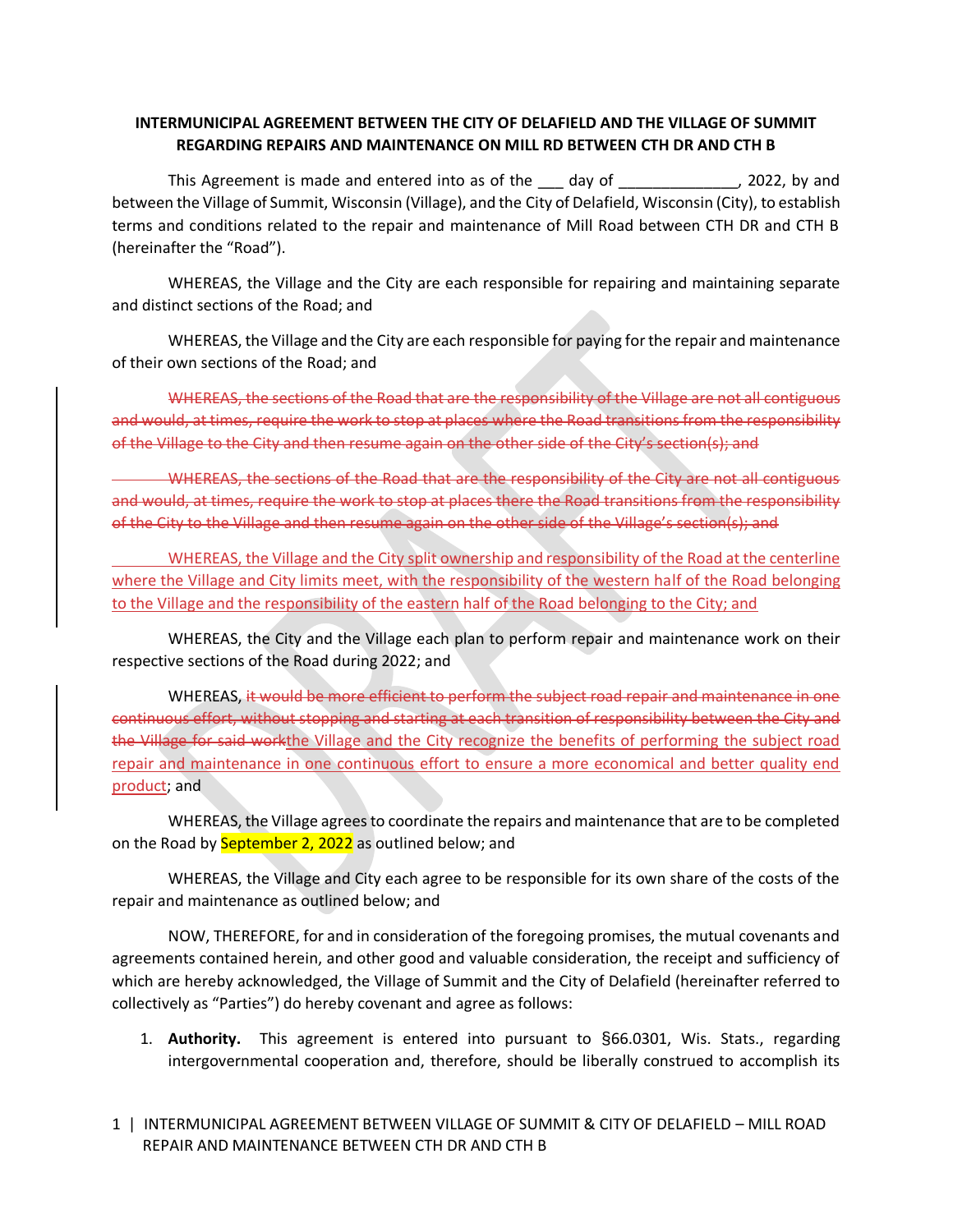intended purposes. In addition, the undersigned representatives of the Parties represent that they have been duly authorized by their respective governing bodies to execute this Agreement.

- 2. **Roles and Responsibilities.** The Parties acknowledge that the Village will be responsible for its share of the costs of the subject repair and maintenance work and the City will be responsible for its share of the costs of the subject repair and maintenance work. The Parties hereby agree to each authorize the Village to coordinate the following repair and maintenance work on the Road in one continuous manner and to then allocate responsibility for the maintenance and repair work on the Road, including paying for said maintenance and repair work on the Road, to each respective municipality as follows:
	- A. Authorized Work. The Parties authorize the Village to coordinate the following work on the Road as outlined in Attachment A: Bid Tabulation – Village of Summit 2022 Road Paving Program:
		- Traffic control provide appropriate traffic control for duration of construction activities.
		- 1. Detour routes and haul roads set detour routes for affected traffic and routes for hauling of construction materials.
		- 1. Milling butt joints milling joints at the ends of the roadway (CTH DR, CTH B) to accommodate the new surface material and provide a smooth joint transition.
		- 1. Base repair replace sub-grade/base material in areas where structural failures in asphalt have caused by weaknesses in existing sub-grade/base have occurred.
		- 1. Pulverize and shape existing pavement full depth in-place pulverization of existing asphalt and a portion of the underlying base and relaying the pulverized material to construct a new base.
		- Remove excess material removal and disposal of any excess materials from site.
		- Asphalt pavement binder layer this is an approximately 2.5" thick layer of HMA Pavement 3 LT 58-28 S asphalt placed on the base course.
		- 1. Asphalt final surface this is an approximately 1.5" thick layer of HMA Pavement 5 LT 58-28 S asphalt placed on the binder course.
		- 1. Aggregate shoulders and drive restoration bring shoulders and aggregate driveway approaches up to final surface elevation.
		- 1. Restoration restore disturbed vegetative areas within the right-of-way.
		- 1. Pavement marking install epoxy pavement markings on new pavement.
		- 1. As-Built drawings complete accurate record and red-line drawings of the road improvement project.
		- B. Payment for the authorized work. Short Elliot Hendrickson, Inc. (SEH) has provided estimates for the Authorized Work, as follows:

Village of Summit estimated cost: \$260,700.00257,500.00

2 | INTERMUNICIPAL AGREEMENT BETWEEN VILLAGE OF SUMMIT & CITY OF DELAFIELD – MILL ROAD REPAIR AND MAINTENANCE BETWEEN CTH DR AND CTH B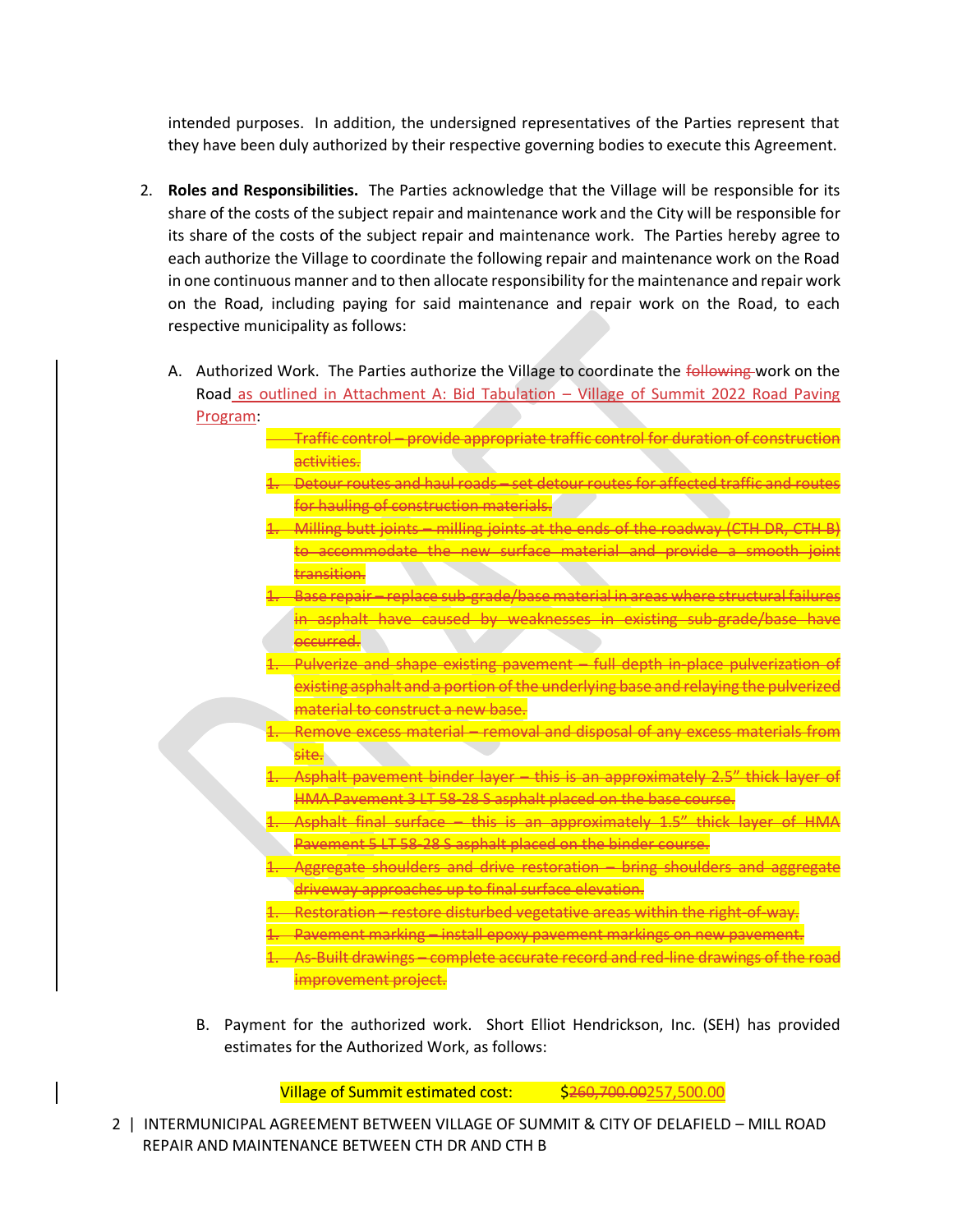#### City of Delafield estimated cost: \$212,400.00221,250.00

The estimated costs are estimates only, not bids or quotes, and each Party will be charged and responsible for its own actual costs for the time, equipment, and material costs associated with the work performed on each Party's respective Road sections of responsibility. The full amount of the Authorized Work will be billed to the Village. The Village will bill the City's share of the charges for the Authorized Work to the City. The City will pay the Village for its share of the charges for the Authorized Work.

- 3. **Indemnification.** This Agreement represents a cooperative effort by the Parties to serve the interests of each Party and of their constituents. Each Party has no obligation to indemnify the other for claims, actions, demands, suits, losses, liabilities, judgements, expenses or costs (including attorneys' fees) made by third parties. In any situation involving joint liability, each Party shall be responsible for the consequences of its own acts, errors or omissions and those of its employees, agents, boards, commissions, agencies, officers and representatives.
- 4. **Severability.** The invalidity, illegality or unenforceability of any provision of this Agreement or the occurrence of any event rendering any portion or provision of this Agreement void, shall in no way affect the validity or enforceability of any other provision of this Agreement. Any void provision shall be deemed severed from this Agreement and the balance of this Agreement shall be construed and enforced as if it did not contain the particular portion or provision deemed to be void. The Parties agree to amend this Agreement to replace any stricken provision with a valid provision that comes as close as possible to the intent of the stricken provision. The provisions of this Article shall not prevent this entire Agreement from being void should a provision which is of essence to this Agreement be deemed void.
- 5. **Challenge to Agreement**. In the event of cause of action by a third party challenging the validity or enforceability of this Agreement or any of its provisions, the Parties shall cooperate fully to vigorously defend the Agreement. No settlement of any such action shall be permitted without the written approval of both Parties. The Agreement is for the exclusive benefit of the Parties and their successors and shall not be deemed to give any legal or equitable right, remedy, or claim to any other person or entity. The enforceability of this Agreement shall not be affected by changes in elected officials.
- 6. **Assignment.** No Party shall assign any rights or responsibilities under this Agreement to a third party without the prior written consent of the other Party.
- 7. **Complete Agreement and Future Agreements.** This document is a complete and final Agreement and supersedes any oral agreements or other negotiations which may conflict with the terms of this Agreement. Either party may request a modification of the Agreement at any time. Any modification of the terms of this Agreement shall be in writing in the form of an Addendum to this Agreement and approved by both Parties.
- 3 | INTERMUNICIPAL AGREEMENT BETWEEN VILLAGE OF SUMMIT & CITY OF DELAFIELD MILL ROAD REPAIR AND MAINTENANCE BETWEEN CTH DR AND CTH B